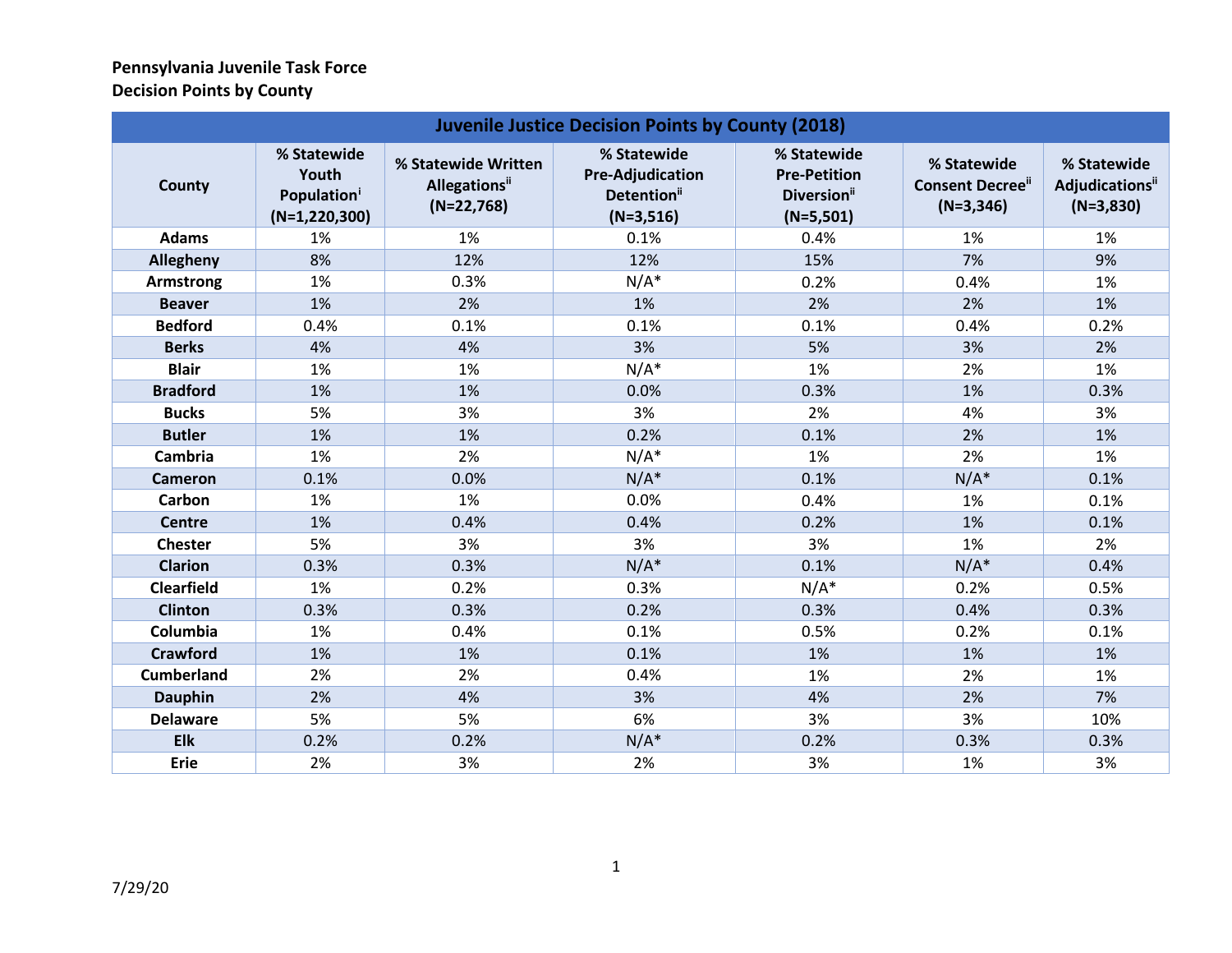## <span id="page-1-1"></span><span id="page-1-0"></span>**Pennsylvania Juvenile Task Force Decision Points by County**

| <b>Juvenile Justice Decision Points by County (2018)</b> |                                                                     |                                                              |                                                                                  |                                                                              |                                                      |                                               |  |
|----------------------------------------------------------|---------------------------------------------------------------------|--------------------------------------------------------------|----------------------------------------------------------------------------------|------------------------------------------------------------------------------|------------------------------------------------------|-----------------------------------------------|--|
| County                                                   | % Statewide<br>Youth<br>Population <sup>ii</sup><br>$(N=1,220,300)$ | % Statewide Written<br><b>Allegations</b> ii<br>$(N=22,768)$ | % Statewide<br><b>Pre-Adjudication</b><br>Detention <sup>ii</sup><br>$(N=3,516)$ | % Statewide<br><b>Pre-Petition</b><br>Diversion <sup>ii</sup><br>$(N=5,501)$ | % Statewide<br><b>Consent Decree"</b><br>$(N=3,346)$ | % Statewide<br>Adjudicationsii<br>$(N=3,830)$ |  |
| Fayette                                                  | 1%                                                                  | 2%                                                           | 1%                                                                               | 2%                                                                           | 1%                                                   | 1%                                            |  |
| <b>Forest</b>                                            | 0.0%                                                                | 0.0%                                                         | $N/A^*$                                                                          | $N/A^*$                                                                      | 0.1%                                                 | 0.1%                                          |  |
| <b>Franklin</b>                                          | 1%                                                                  | 2%                                                           | 1%                                                                               | 1%                                                                           | 3%                                                   | 1%                                            |  |
| <b>Fulton</b>                                            | 0.1%                                                                | 0.1%                                                         | $N/A^*$                                                                          | $N/A^*$                                                                      | $N/A^*$                                              | 0.1%                                          |  |
| Greene                                                   | 0.3%                                                                | 0.1%                                                         | $N/A^*$                                                                          | 0.1%                                                                         | 0.2%                                                 | 0.1%                                          |  |
| Huntingdon                                               | 0.3%                                                                | 0.4%                                                         | 1%                                                                               | 0.1%                                                                         | 1%                                                   | 1%                                            |  |
| Indiana                                                  | 1%                                                                  | 1%                                                           | 0.1%                                                                             | 0.3%                                                                         | 1%                                                   | 0.2%                                          |  |
| <b>Jefferson</b>                                         | 0.3%                                                                | 0.3%                                                         | $N/A^*$                                                                          | $N/A^*$                                                                      | 1%                                                   | 0.3%                                          |  |
| Juniata                                                  | 0.2%                                                                | 0.1%                                                         | 0.1%                                                                             | 0.1%                                                                         | 0.4%                                                 | 0.2%                                          |  |
| Lackawanna                                               | 2%                                                                  | 2%                                                           | 1%                                                                               | 1%                                                                           | 3%                                                   | 2%                                            |  |
| Lancaster                                                |                                                                     |                                                              |                                                                                  | 5%                                                                           | 1%                                                   | 6%                                            |  |
| Lawrence                                                 | 1%                                                                  | 1%                                                           | 0.0%                                                                             | 0.4%                                                                         | 1%                                                   | 0.3%                                          |  |
| Lebanon                                                  | 1%                                                                  | 1%                                                           | 0.4%                                                                             | 0.3%                                                                         | 2%                                                   | 0.5%                                          |  |
| Lehigh                                                   | 3%                                                                  | 3%                                                           | 2%                                                                               | 4%                                                                           | 2%                                                   | 5%                                            |  |
| <b>Luzerne</b>                                           | 2%                                                                  | 2%                                                           | 1%                                                                               | 2%                                                                           | 1%                                                   | 1%                                            |  |
| Lycoming                                                 | 1%                                                                  | 2%                                                           | 0.1%                                                                             | 2%                                                                           | 3%                                                   | 1%                                            |  |
| <b>McKean</b>                                            | 0.4%                                                                | 0.3%                                                         | $N/A^*$                                                                          | 0.4%                                                                         | 1%                                                   | 0.2%                                          |  |
| <b>Mercer</b>                                            | 1%                                                                  | 1%                                                           | 0.1%                                                                             | 1%                                                                           | 0.4%                                                 | 1%                                            |  |
| <b>Mifflin</b>                                           | 0.4%                                                                | 0.4%                                                         | 0.2%                                                                             | 0.1%                                                                         | 1%                                                   | 1%                                            |  |
| <b>Monroe</b>                                            | 1%                                                                  | 1%                                                           | 0.4%                                                                             | 0.1%                                                                         | 1%                                                   | 3%                                            |  |
| <b>Montgomery</b>                                        | 7%                                                                  | 5%                                                           | 7%                                                                               | 7%                                                                           | 2%                                                   | 9%                                            |  |
| <b>Montour</b>                                           | 0.1%                                                                | 0.1%                                                         | $N/A^*$                                                                          | 0.1%                                                                         | 0.1%                                                 | 0.1%                                          |  |
| Northampton                                              | 2%                                                                  | 3%                                                           | 3%                                                                               | 5%                                                                           | 2%                                                   | 3%                                            |  |
| Northumberland                                           | 1%                                                                  | 1%                                                           | 0.4%                                                                             | 1%                                                                           | 1%                                                   | 0.5%                                          |  |
| <b>Perry</b>                                             | 0.4%                                                                | 0.2%                                                         | 0.1%                                                                             | 0.1%                                                                         | 0.4%                                                 | 0.3%                                          |  |
| Philadelphia                                             | 12%                                                                 | 10%                                                          | 43%                                                                              | 5%                                                                           | 24%                                                  | 6%                                            |  |
| <b>Pike</b>                                              | 0.4%                                                                | 0.3%                                                         | 0.0%                                                                             | $N/A^*$                                                                      | 1%                                                   | 0.3%                                          |  |
| <b>Potter</b>                                            | 0.1%                                                                | 0.1%                                                         | 0.1%                                                                             | 0.1%                                                                         | 0.1%                                                 | 0.1%                                          |  |